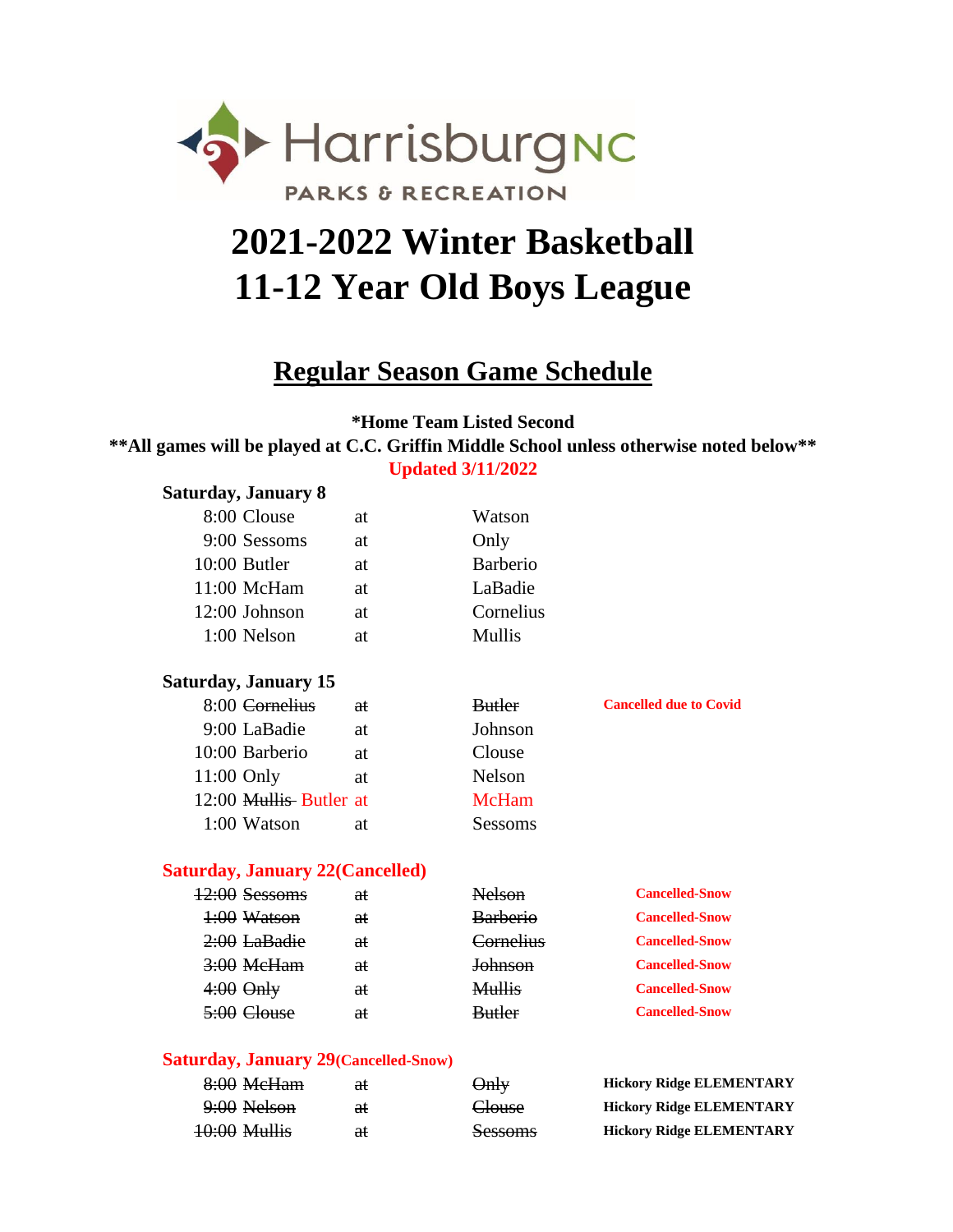| 11:00 Cornelius | θŧ | Watson          | <b>Hickory Ridge ELEMENTARY</b> |
|-----------------|----|-----------------|---------------------------------|
| 12:00 Johnson   | aŧ | <b>Barberio</b> | <b>Hickory Ridge ELEMENTARY</b> |
| 4:00 Butler     | €£ | <b>LaBadie</b>  | <b>Patriots Elementary</b>      |

### **Saturday, February 5**

| 8:00 LaBadie  | at | Mullis        |
|---------------|----|---------------|
| 9:00 Barberio | at | Cornelius     |
| 10:00 Johnson | at | <b>Butler</b> |
| 11:00 Clouse  | at | Sessoms       |
| 12:00 Watson  | at | Only          |
| 1:00 Nelson   | аt | McHam         |

### **Saturday,February 12**

| 8:00 Sessoms   | at | <b>Barberio</b> |
|----------------|----|-----------------|
| $9:00$ Only    | at | Johnson         |
| 10:00 LaBadie  | at | Nelson          |
| 11:00 Mullis   | at | <b>Butler</b>   |
| 12:00 McHam    | at | Watson          |
| 1:00 Cornelius | аt | Clouse          |

### **Saturday, February 19**

| 8:00 Watson   | at | LaBadie   |
|---------------|----|-----------|
| 9:00 Mullis   | at | Cornelius |
| 10:00 Clouse  | at | Only      |
| 11:00 Nelson  | at | Johnson   |
| 12:00 Butler  | at | Sessoms   |
| 1:00 Barberio | аt | McHam     |

#### **Wednesday, February 23(make-up from 1/15)**

| 8:00 Cornelius        | at | Butler          | <b>Hickory Ridge MIDDLE</b> |
|-----------------------|----|-----------------|-----------------------------|
| Saturday, February 26 |    |                 |                             |
| 8:00 Johnson          | at | Clouse          |                             |
| 9:00 McHam            | at | Butler          |                             |
| 10:00 Sessoms         | at | Cornelius       |                             |
| 11:00 Barberio        | at | <b>Mullis</b>   |                             |
| 4:00 Watson           | at | <b>Nelson</b>   | <b>Patriots Elementary</b>  |
| $5:00$ Only           | at | LaBadie         | <b>Patriots Elementary</b>  |
| Saturday, March 5     |    |                 |                             |
| 8:00 Butler           | at | Only            |                             |
| 9:00 Mullis           | at | Watson          |                             |
| $10:00$ Nelson        | at | <b>Barberio</b> |                             |
| 4:00 LaBadie          | at | Clouse          | <b>Patriots Elementary</b>  |